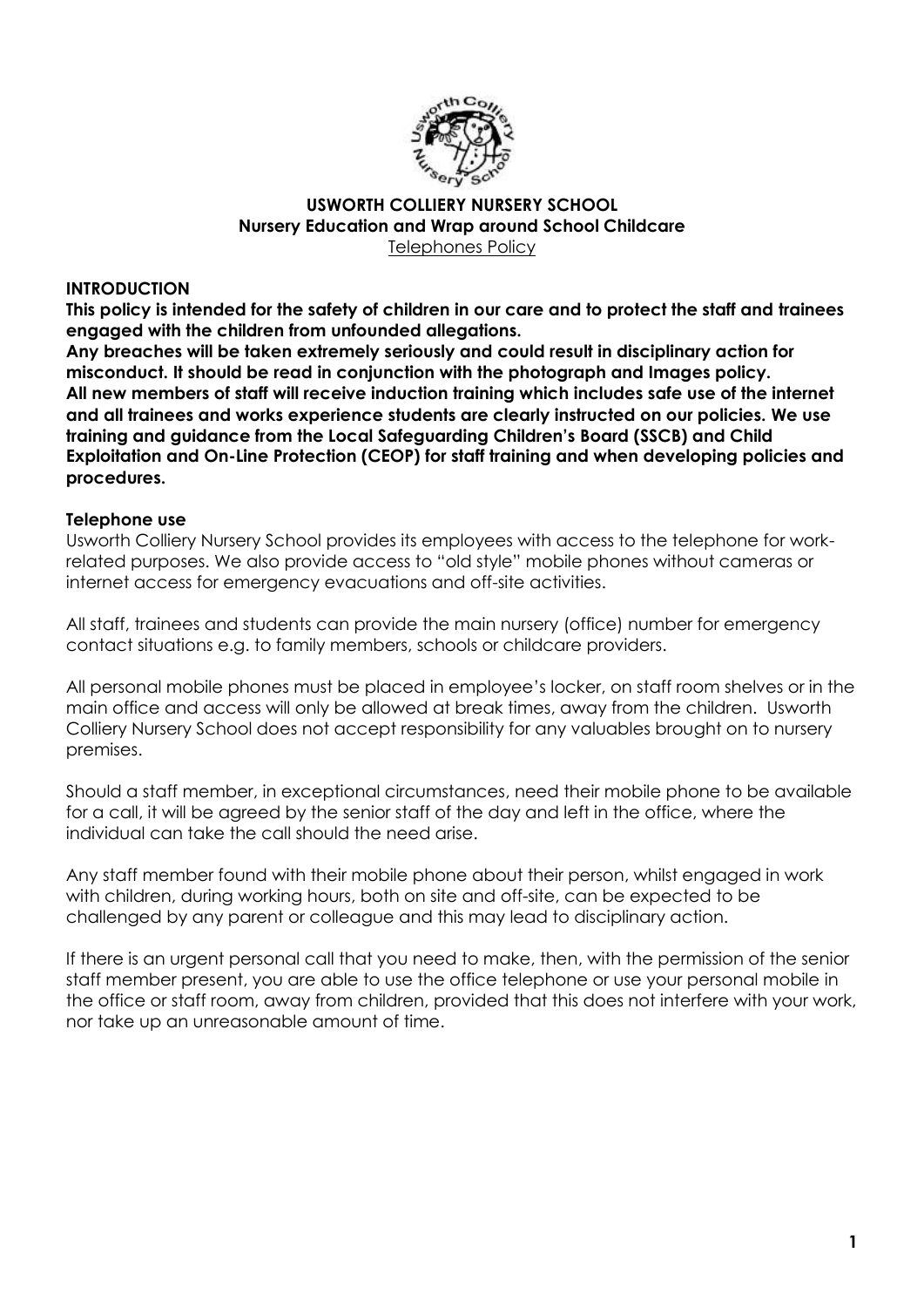

# **USWORTH COLLIERY NURSERY SCHOOL Nursery Education and Wrap around School Childcare**

Ipads policy

### **Use of ipads to create images for floorbooks**

All key persons in school use photo images of group activities to create weekly pages fro group floorbooks.

Staff have permission to take a range of photographs during the activities and to download these to a safe place when creating Publisher documents of their weekly record of the 'Learning Story'.

Staff should adhere to the following practice at all times:-

### **Safe storage and use of ipads for floorbook images**

- 1. Use personal ipad only for taking photographs signing I with personal PIN.
- 2. Do not share or allow other staff memebrs to access the ipad.
- 3. Hand in ipds each day as you leave the building and collect each day using a signing out / in procedure.
- 4. All ipads will be stored safely within the offcie in the locked cabinet and staff may not collect or retrive them for other colleagues.
- 5. Ipads should not leave the building at any time.

## **Safe use of photographs**

- 1. Each week / fortnight staff memebrs will update their floorbook records.
- 2. Staff need to follow the guidelines for the number of images.
- 3. Images need to be downloaded to one recipient email account only, which is the dedicated school account.
- 4. Images can be uploaded from this account to the floorbook page.
- 5. Once the page is printed the images must be deleted from the email and from the device.
- 6. Designated persons can access the ipads or email account at any time.
- 7. Staff must adhere to this safe use of the internet and photos and disciplinary prcedure may follow if the procedure is breached.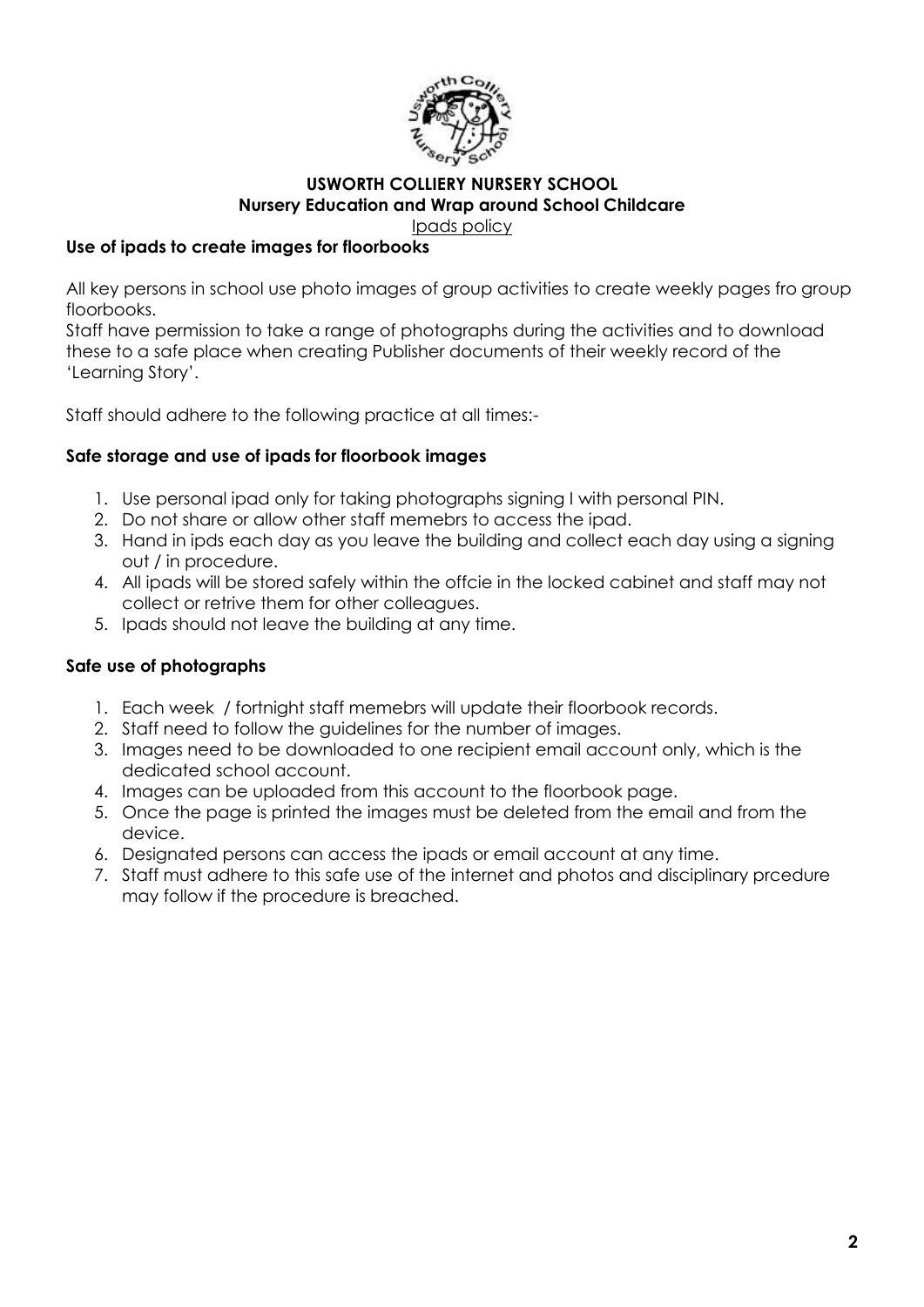

### **USWORTH COLLIERY NURSERY SCHOOL Nursery Education and Wrap around School Childcare** Safe Internet Use Policy

### **Internet Use in School**

The purpose of Internet access in schools is to raise educational standards, to support the professional work of staff and to enhance the school's facilities and ability to serve the needs of pupils, staff and their community.

Access to the Internet is a necessary tool for staff and an entitlement for pupils. It should be noted that misuse of a computer system will be dealt with through the school's disciplinary procedures and may result in the withdrawal of this facility in respect of the individual concerned*.* 

### **The benefits to the school of internet use.**

Benefits to the school of Internet use include:-

- Access to world-wide educational resources including museums and art galleries;
- Inclusion in government initiatives
- Information and cultural exchanges between students world-wide;
- Easier and better access to news and current events;
- Access to experts in many fields for pupils and staff;
- Staff professional development access to educational materials and good curriculum practice;
- Communication with the advisory and support services, professional associations and colleagues;
- Exchange of curriculum and administration data with the LA

### **Safe and controlled access to the Internet.**

The school uses a 'Filtered Internet Service' that stops as much of the unsuitable material as possible, entering the school system or being displayed on a computer being used by pupils. It is virtually impossible to guarantee the removal of all such materials.

Pupils in school are unlikely to see inappropriate content in books due to selection by publisher and teacher. The Internet is a new communications medium and is freely available to any person wishing to send e-mail or publish a Web site. Staff will ensure that access is appropriate through selection of approved websites.

### **When will access to the Internet be allowed?**

The school will allocate access to the Internet on the basis of educational need.

We will gain parental agreement to allow the children Internet Access (see letter in Appendix A).

#### *In our Nursery, access to the Internet will be by teacher or adult demonstration. Pupils will access teacher-prepared materials, rather than the open Internet;*

Parents will be informed that pupils will be provided with supervised Internet access where it is important to their education and will be asked to signify if they are unhappy about their child's work appearing on the Internet;

### **Protection of school system and user's files.**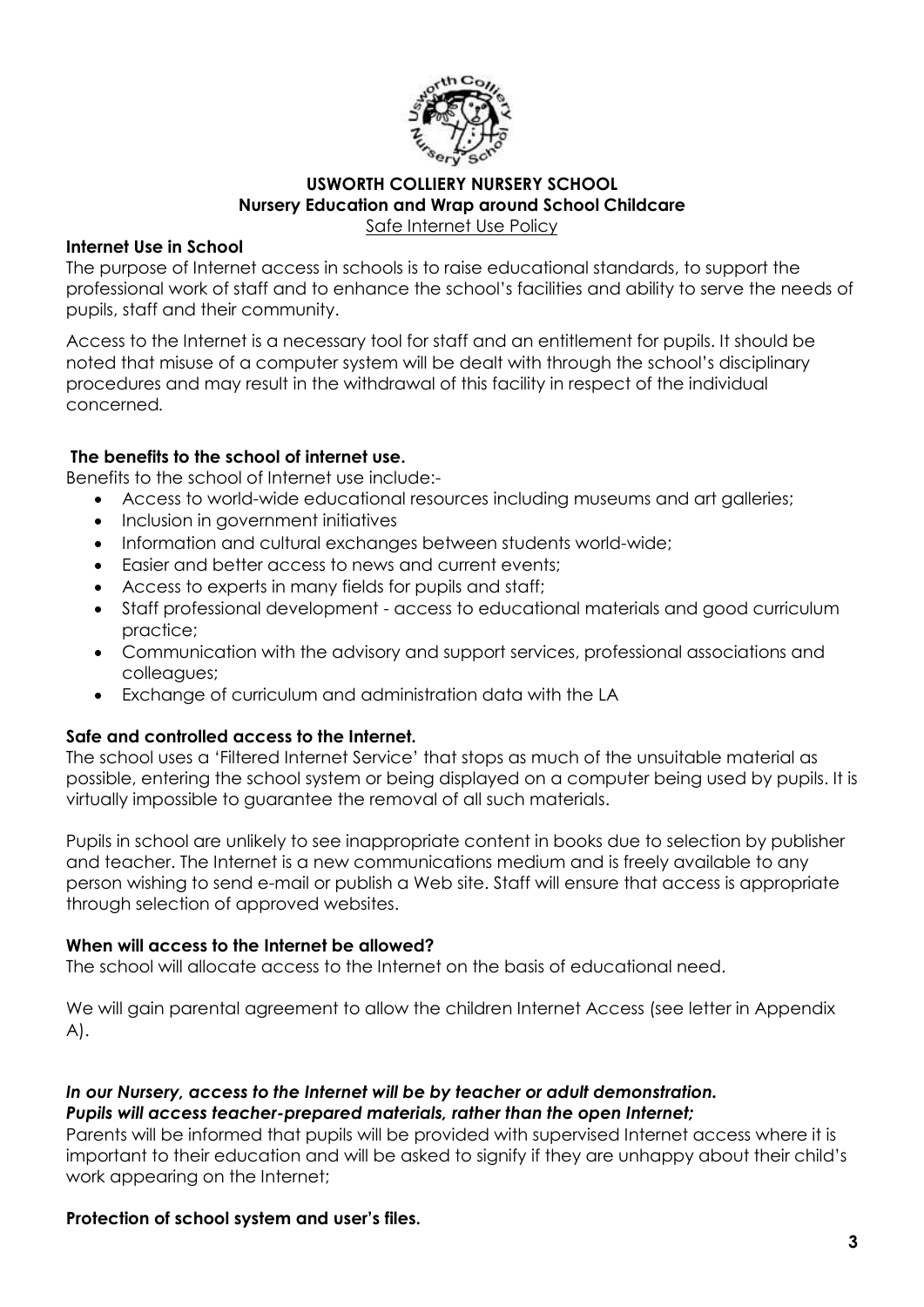The Internet is a new connection to the outside world that could compromise system performance or threaten security.

Virus protection will be installed and updated regularly;

- The Business Manager will ensure that the system has the capacity to take increased traffic caused by Internet use;
- The security of the whole system will be reviewed with regard to threats to security from Internet access;
- Security strategies will be discussed with the LA, ISP and other appropriate agencies;
- All Internet traffic will be virus scanned automatically on receipt from the ISP.

# **Use of the Internet in the classroom.**

Teachers and pupils need to learn how best to use this new tool for teaching and learning. Internet access will be planned to enrich and extend learning activities as an integrated aspect of the curriculum;

- Pupils will be given clear objectives for Internet use;
- Teachers will be provided with lists of relevant and suitable Web sites;
- Pupils using the Internet will be supervised appropriately;
- Internet access will be purchased from a supplier that provides a service designed for pupils. This will include filtering appropriate to the age of pupils;
- The school will work with the LA and the Internet Service Provider to ensure systems to protect pupils are reviewed and improved.

# **Complaints procedure.**

Prompt action will be required if a complaint is made. The facts of the case will need to be established. The school's governing body complaints procedure will be used as appropriate. Sanctions for irresponsible use must be linked to the school's disciplinary procedures.

### **Communications with users and parents.**

It is very important that staff feel prepared for Internet use and agree with the school Internet Policy. Staff should be given opportunities to discuss the issues and develop good teaching strategies. It would be most unfair if staff, particularly supply staff, were asked to take charge of an Internet activity without training. Reassurance and discussion may be required. All staff including teachers, supply staff, classroom assistants and support staff, will be involved in the development and review of the Internet Access Policy;

Parents' attention will be drawn to the Policy through appropriate channels in newsletters, the school brochure, induction meetings etc.

| POLICY REVIEWED    | September 2021 |
|--------------------|----------------|
| POLICY RATIFIED    | October 2021   |
| POLICY REVIEW DATE | Autumn 2022    |